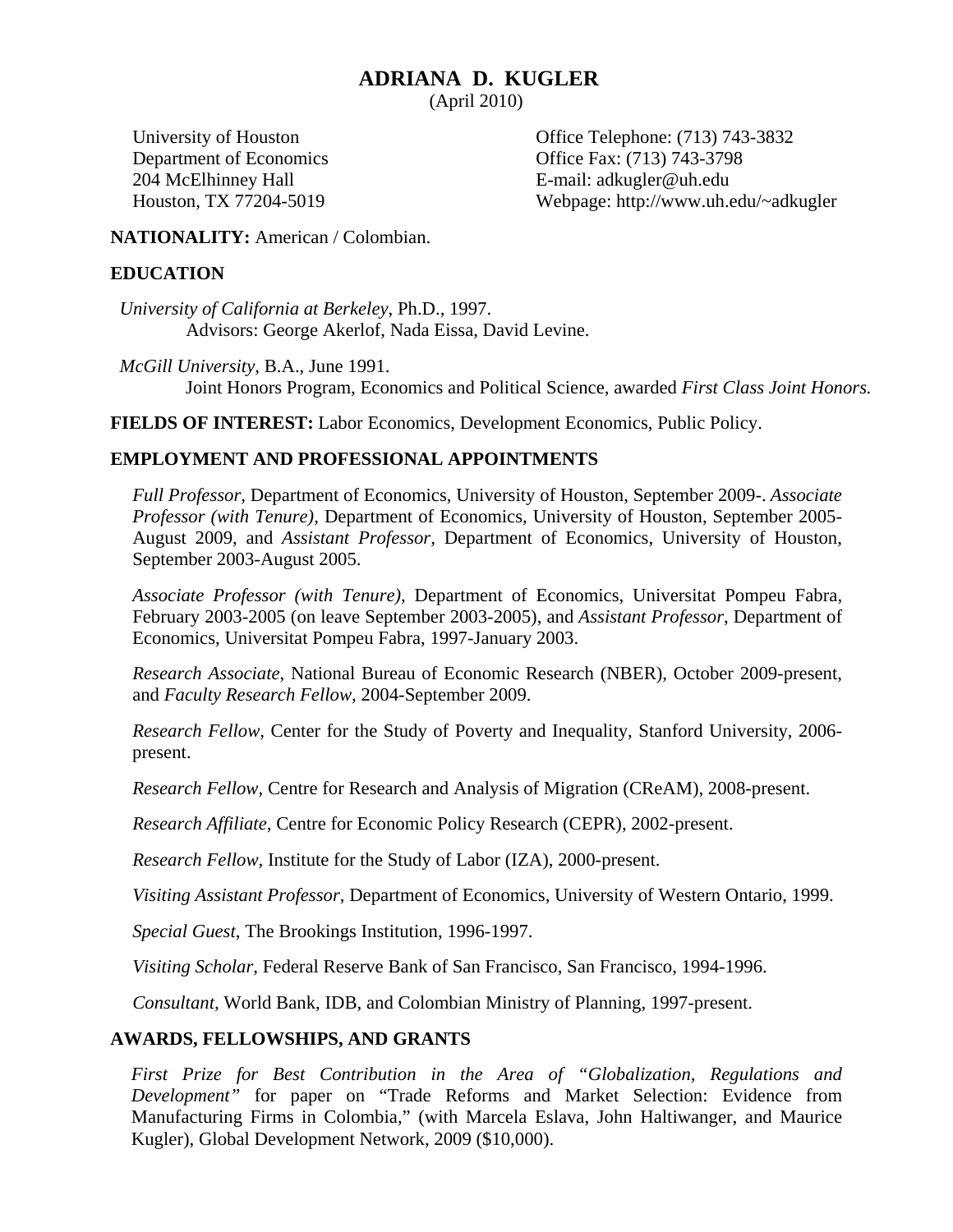*2007 John T. Dunlop Outstanding Scholar Award*, Labor and Employment Relations Association (LERA).

*Research Grant,* National Science Foundation (NSF), "Plant-level Prices, Productivity Measurement, and Industry Dynamics," (PIs: Marcela Eslava, John Haltiwanger, Adriana Kugler, and Maurice Kugler), 2006-2009 (\$300,000).

*Evaluation Grant*, Colombian Planning Department, "Evaluation of a Poverty Reduction Strategy: the Case of Juntos," (PIs: Orazio Attanasio, Adriana Kugler, Pedro Carneiro, and Mauricio Santamaria), 2009-2010 (\$1,500,000).

*IDB Grant,* Research Network Study on "Estimating the Causal Effects of Economic Policies on Productivity," (PIs: Marcela Eslava, John Haltiwanger, Adriana Kugler, and Maurice Kugler) coordinated by Carmen Pages and Chad Syverson, 2008-2009 (\$20,000).

*Research Grant,* Economic and Social Research Council (ESRC), "Trade Liberalization, Job Reallocation and Poverty: Employment and Earnings Losses after Worker Displacement." (PIs: Marcela Eslava, John Haltiwanger, Adriana Kugler, and Maurice Kugler), 2007-2009 (\$400,000).

*Grant to Enhance and Advance Research (*GEAR*),* University of Houston, "Effects of a Youth Training Program in Colombia: Evidence from a Randomized Trial," (PI: Adriana Kugler), 2006-2007 (\$30,000).

*Research Grant,* Tinker Foundation, "Market Institutions, Firm and Job Turnover, Competition and Productivity: An Analysis of Colombia," (PIs: Marcela Eslava, John Haltiwanger, Adriana Kugler and Maurice Kugler), 2004-2005 (\$70,000).

*Grant to Enhance and Advance Research (*GEAR*),* University of Houston, "The Impact of Structural Reforms on Firm Dynamics in Colombia," (PI: Adriana Kugler), 2004-2005 (\$30,000).

*Research Grant,* Houston Endowment and Baker Institute, "Economic Implications of Labor and Capital Flows Between the U.S. and Latin America," (PI: Peter Mieszkowski), 2004-2006 (\$25,000).

*Research and Development Grant,* Spanish Ministry of Science and Technology, "Regulations and Labor Markets," (PI: José García Montalvo), 2004-2007 (\$60,000).

*Ramon & Cajal Fellow,* Spanish Ministry of Science and Technology, "Effects of Labor and Product Market Regulation on Productivity and Unemployment," 2001-2006 (renounced on 2004-2006), Prestigious Multi-year Fellowship granted for promising young researchers (\$10,000/year).

*Evaluation Grant*, Colombian Planning Department, "Evaluation of a Randomized Training Trial: the Jovenes en Accion Program," (PIs: Orazio Attanasio, Adriana Kugler, and Costas Meghir), 2003-2007 (\$700,000).

*Research and Development Grant,* Spanish Ministry of Science and Technology, "The Welfare State and Labor Markets in Europe," (PI: Luisa Fuster), 2001-2004 (\$50,000).

*Research and Development Grant,* Spanish Ministry of Science and Technology, "The Youth Labor Market in Spain," (PI: José García Montalvo), 2000-2003 (\$30,000).

*Travel Grant* from the International Economic Association, 1999 (\$2,500).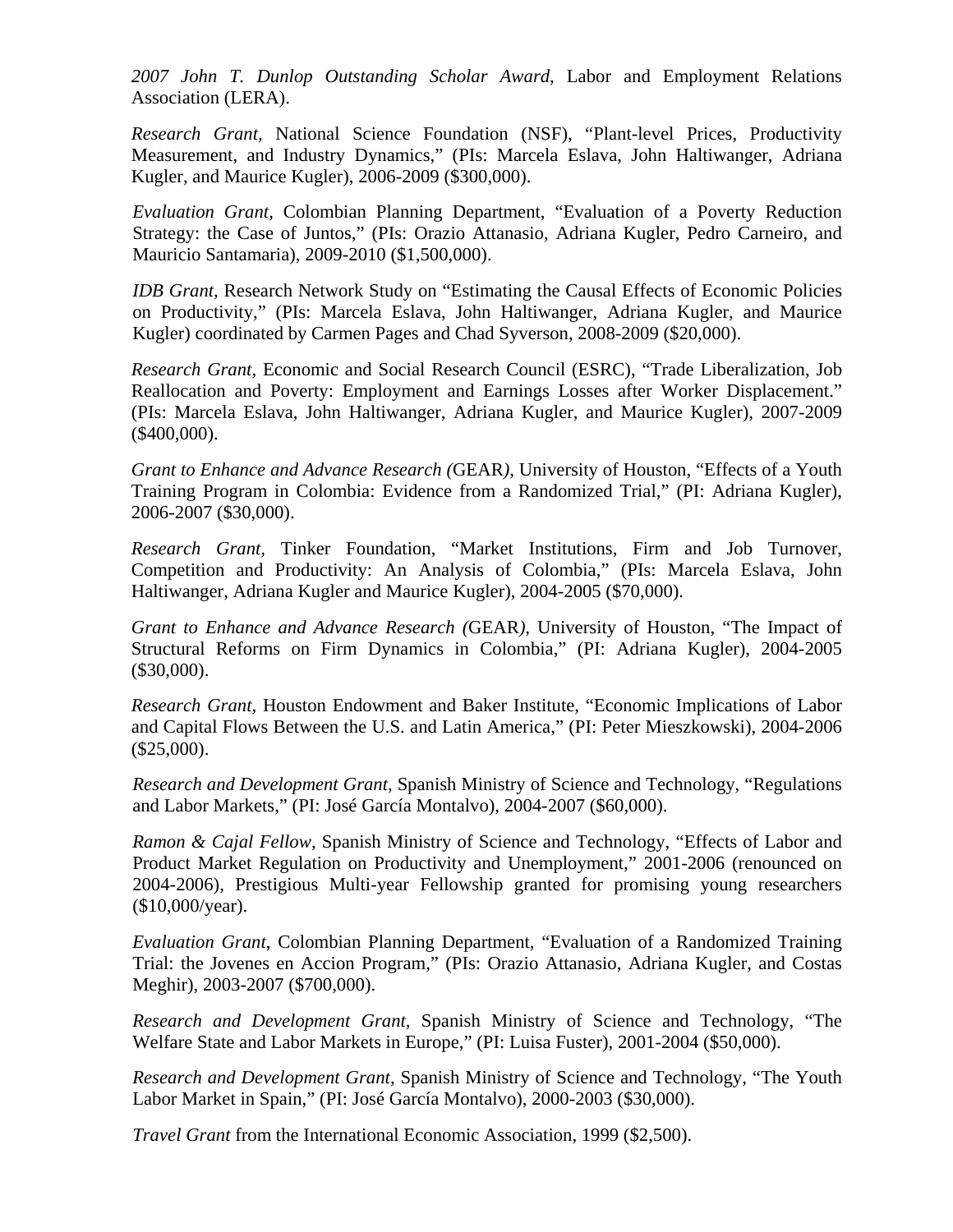*Young Scholar's Award,* International Institute of Public Finance, 1998 (\$5,000).

*CICYT Grant*, Spanish Ministry of Education, "Perspectives on the Welfare State," (PI: Gilles Saint-Paul), 1998-2000 (\$40,000).

*IDB Grant, Research Network Study on "Labor Market Regulation and Employment in Latin* America," coordinated by Daniel Hamermesh and James Heckman, 1997-98 (\$30,000).

*AEA / Federal Reserve System Graduate Minority Fellowship*, 1994-1996 (\$15,000/year).

*Kathryn Sexton Karrer Fellowship,* University of California at Berkeley, 1994-1996 (Tuition Waiver).

*Allen Oliver Fellowship* for Best Economics Graduate, McGill University, 1991.

*University Scholar Award*, McGill University, 1991.

# **PUBLICATIONS AND RESEARCH**

# **Published Papers and Papers under Revision**

"Katrina's Children: A Natural Experiment in Peer Effects from Hurricane Evacuees," (with Scott Imberman and Bruce Sacerdote), NBER Working Paper No. 15291, August 2009 (revision at the *American Economic Review*).

Featured in the *Houston Chronicle* on September 12, 2009, the *San Antonio Express News* on September 12, 2009, and the *Houston Business Journal* on September 11, 2009.

"Training Disadvantaged Youth in Latin America: Evidence from a Randomized Trial," (with Orazio Attanasio and Costas Meghir), NBER Working Paper No. 13931 (revision at the *American Economic Journal: Applied Economics*).

"Employment Consequences of Restrictive Permanent Contracts: Evidence from Spanish Labor Market Reforms," (with Juan F. Jimeno and Virginia Hernanz), CEPR Working Paper No. 3724, 2003 (revision at *Journal of the European Economic Association*).

Featured in the *World Development Report 2006* and *2007*.

"Do Recent Latino Immigrants Compete for Jobs with Native Hispanics and Earlier Latino Immigrants?" (with Mutlu Yuksel), forthcoming in David Leal and Stephen Trejo, eds., *Latinos and the U.S. Economy: A Labor Economics Perspective*, Springer.

"Factor Adjustments after Deregulation: Panel Evidence from Colombian Plants," (with Marcela Eslava, John Haltiwanger and Maurice Kugler), *Review of Economics and Statistics*, May 2010, 92(2).

"Employment and Social Security: An Alternative View," in Bjorn Lomborg, ed., *Latin American Development Priorities: Costs and Benefits*, Cambridge University Press, 2010.

"Market Reforms, Factor Reallocation, and Productivity Growth in Latin America," (with Marcela Eslava, John Haltiwanger, and Maurice Kugler), in Norman Loayza and Luis Serven, eds. *Business Regulation and Economic Performance*, World Bank and Stanford University Press, 2010.

 "Labor Market Effects of Payroll Taxes in Developing Countries: Evidence from Colombia," (with Maurice Kugler), *Economic Development and Cultural Change*, January 2009, 57(2).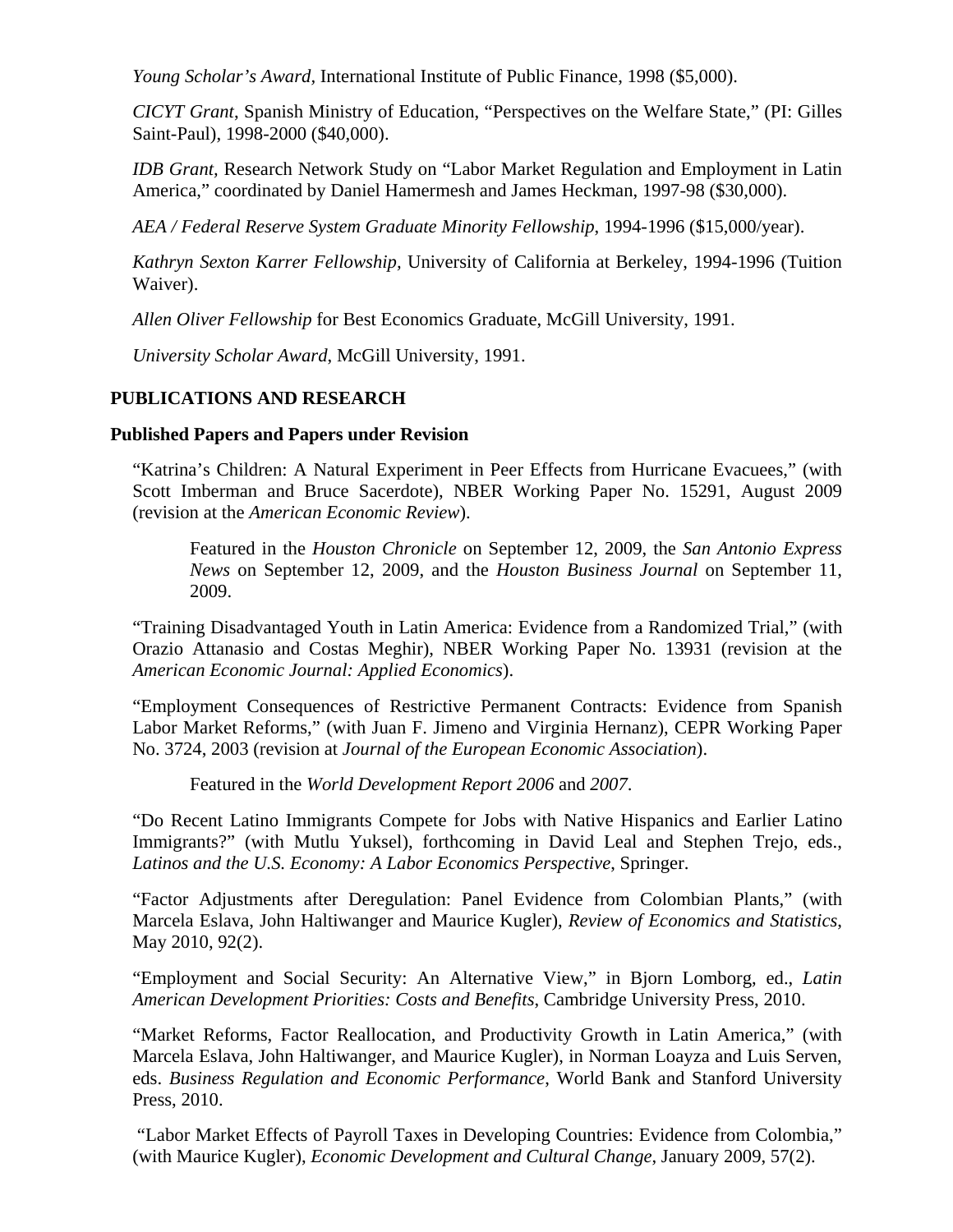"Rural Windfall or Resource Curse? Coca, Income and Civil Conflict in Colombia," (with Joshua Angrist), *Lead Article in Review of Economics and Statistics*, May 2008, 90(2).

"Effects of Employment Protection on Job and Worker Flows: Evidence from the 1990 Italian Reform," (with Giovanni Pica), *Labour Economics*, February 2008, 15(1).

Review of *Licensing Occupations: Ensuring Quality or Restricting Competition* (by Morris Kleiner), *Industrial and Labor Relations Review*, April 2008, 62(3).

"Do Employment Protections Reduce Productivity? Evidence from U.S. States," (with David Autor and Bill Kerr), *Economic Journal*, June 2007, 117.

"The Effects of Employment Protection in Europe and the U.S.," *Opuscle*, CREI, 2007.

"Plant Turnover and Structural Reforms in Colombia" (with Marcela Eslava, John Haltiwanger, and Maurice Kugler), *IMF Staff Papers*, 2006, 53.

"Effects of Employment Protection and Product Market Regulations on the Italian Labor Market," (with Giovanni Pica), in Julian Messina, Claudio Michelacci, Jarkko Turunen, and Gylfi Zoega, Eds., *Labour Market Adjustments in Europe*. Edward Elgar, 2006.

Featured in the *World Development Report 2005.* 

"Doctors without Borders? Relicensing Requirements and Negative Selection in the Market for Physicians" (with Robert Sauer), *Journal of Labor Economics*, July 2005, 23(3).

"Wage-Shifting Effects of Severance Payments Savings Accounts in Colombia," *Journal of Public Economics*, February 2005, 89(2-3).

Featured in the *World Development Report 2005, IDB's Report on the Economic and Social Progress of Latin America 2004,* and in the *OECD's Employment Outlook 2004.* 

"Employment Protection Regulations and Small Businesses," in *Global Perspectives on Entrepreneurship Policy*, 2005.

"Licensing of Physicians: Doctors without International Borders?" (with Robert Sauer), *Perspectives on Work*, Winter 2005, 8(2).

"The Effect of Structural Reforms on Productivity and Profitability Enhancing Reallocation: Evidence from Colombia" (with Marcela Eslava, John Haltiwanger, and Maurice Kugler), *Journal of Development Economics*, December 2004, 75(2).

Featured in the *World Development Report 2005.* 

"Introduction" (with John Haltiwanger, Maurice Kugler, Alejandro Micco, and Carmen Pages), *Journal of Policy Reform*, December 2004, 7(4).

"Effects of Trade on Job Reallocation: Evidence from Latin America" (with John Haltiwanger, Maurice Kugler, Alejandro Micco, and Carmen Pages), *Journal of Policy Reform*, December 2004, 7(4).

"How do Firing Costs affect Worker Flows in a World with Adverse Selection?" (with Gilles Saint-Paul), *Journal of Labor Economics*, June 2004, 22(3).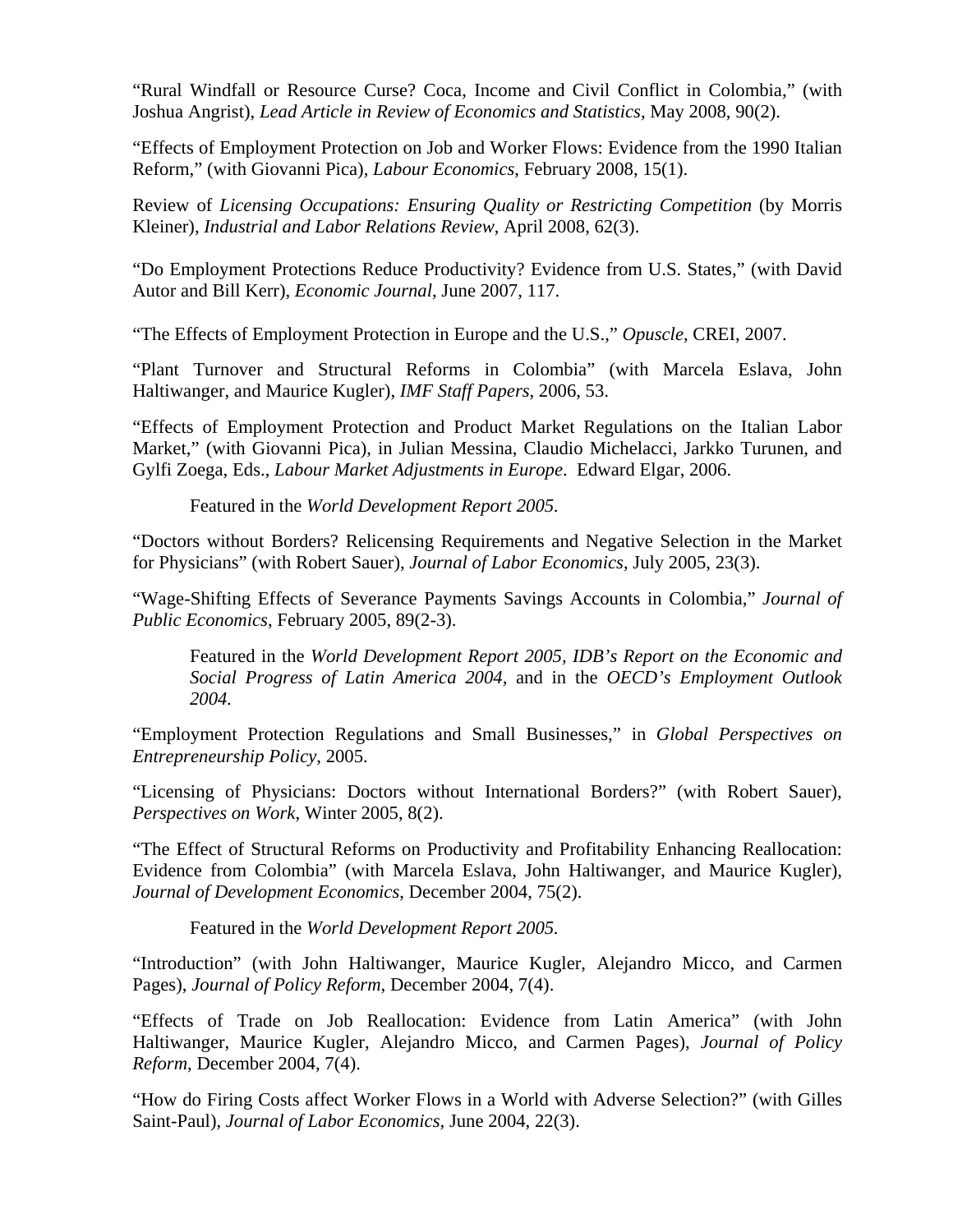"The Effect of Job Security Regulations on Labor Market Flexibility: Evidence from the Colombian Labor Market Reform," in James J. Heckman and Carmen Pagés, Eds., *Law and Employment: Lessons from Latin America and the Caribbean.* Chicago: The University of Chicago Press, 2004.

Featured in the *World Development Report 2006* and *2007*, and *IDB's Report on the Economic and Social Progress of Latin America 2004*.

"The Reversal of Inequality in Colombia, 1978-95: A Combination of Persistent and Fluctuating Forces" (with Cesar Bouillón, José Leibovich, Jairo Núñez, and Carlos Eduardo Vélez) in François Bourguignon, Francisco Ferreira, and Nora Lustig, Eds., *The Microeconomics of Income Distribution Dynamics in East Asia and Latin America*. Oxford: Oxford University Press, 2004.

Featured in the *World Development Report 2001.* 

"Employee Referrals and Efficiency Wages," *Labour Economics*, October 2003, 10(5).

"Protective or Counter-Productive? Labor Market Institutions and the Effect of Immigration on EU Natives" (with Joshua Angrist), *Economic Journal*, June 2003, 113.

Reprinted in Andrew Morris and Samuel Estreicher, Eds., *Cross-Border Human Resources, Labor and Employment Issues*. Hague: Kluwer Law International, 2005. Featured in the *Economist*'s *Economics Focus July 7th 2005, World Development Report 2007, Expert Report to United Nations' National Assembly on International Migration and Development 2008.* 

"The Impact of Firing Costs on Turnover and Unemployment: Evidence from the Colombian Labor Market Reform*," International Tax and Public Finance Journal*, August 1999, 6(3).

Reprinted in Enrique Bour, Daniel Heymann and Fernando Navajas, Eds., *Latin American Economic Crisis*. Hampshire, UK: Palgrave MacMillan, 2004. Featured in the Presidential Address of the Society of Labor Economists 2001.

# **Working Papers**

"Trade Reforms and Market Selection: Evidence from Manufacturing Firms in Colombia," (with Marcela Eslava, John Haltiwanger, and Maurice Kugler), NBER Working Paper No. 14935, April 2009.

"The Impact of Less Skilled Immigration on U.S. Natives: Evidence from Hurricane Mitch," (with Mutlu Yuksel), NBER Working Paper No. 14293, September 2008.

"Barriers to Entry, Market Experimentation and Aggregate Productivity," (with Marcela Eslava, John Haltiwanger, and Maurice Kugler), Mimeo, October 2008.

"Inter-generational Transmission of Health among Immigrants," (with Mevlude Akbulut), Work-in-progress.

"Mobility and Trade: Evidence from India," (with Santosh Kumar and Petia Topalova), Workin-progress.

"Displacement Costs from Trade Liberalization: Evidence from Colombia," (with Marcela Eslava, John Haltiwanger, and Maurice Kugler), Work-in-progress.

"Does capital Market Deregulation affect Productivity?," (with Joel Melendez), Work-inprogress.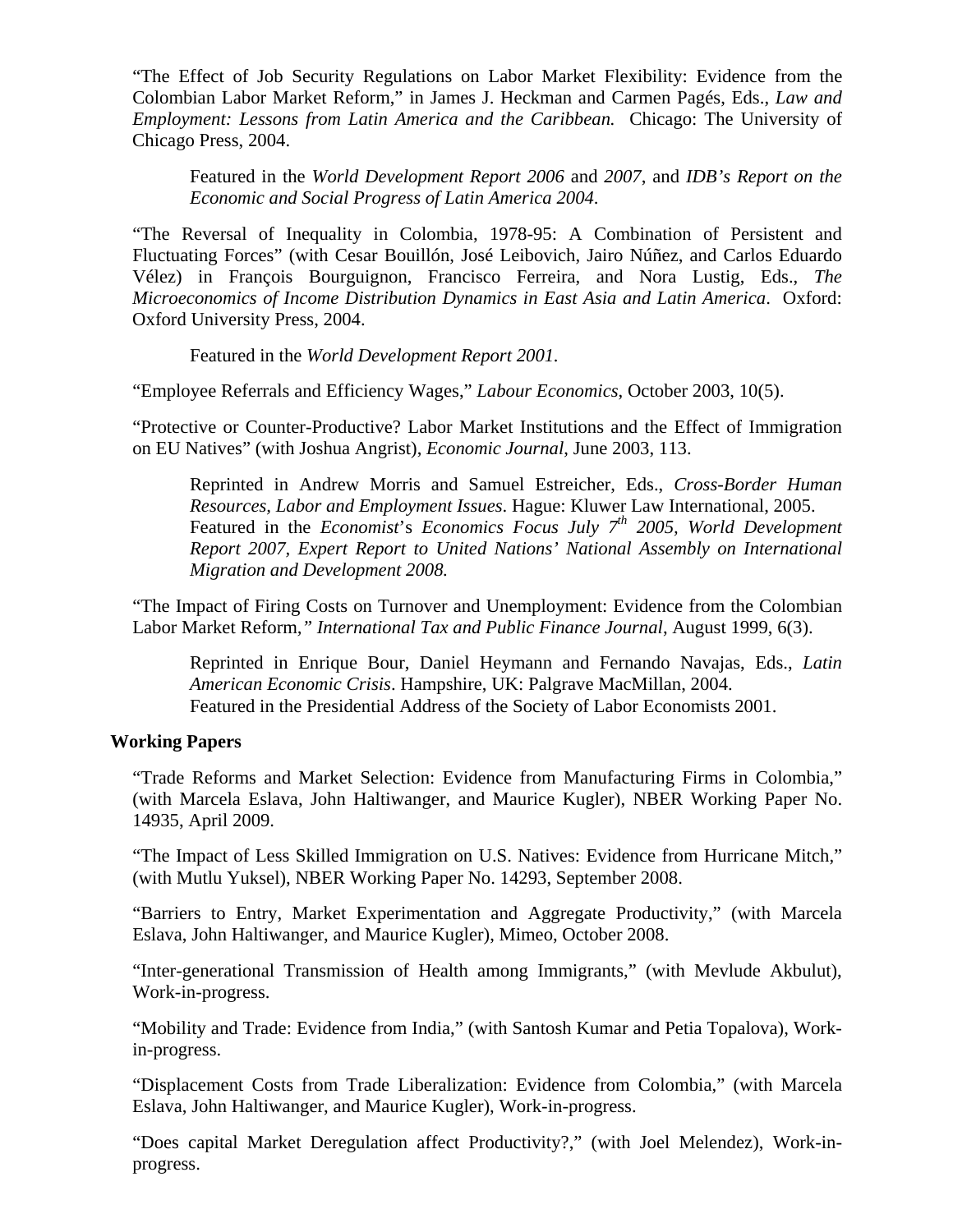"Do High-Skilled Natives Benefit from Immigration? Evidence from H1B Visas," (with Sule Celik), Work-in-progress.

"Remittances and Households in Vietnam," (with Sa Bui), Work-in-progress.

"The Effect of Breakfast on Achievement and Behavior," (with Scott Imberman), Work-inprogress.

# **REFEREEING AND EDITORIAL SERVICE**

Journals: American Economic Review, Journal of Political Economy, Quarterly Journal of Economics, Review of Economic Studies, Review of Economics and Statistics, Economic Journal, Journal of Economic Literature, European Economic Review, Journal of the European Economic Association, Journal of Labor Economics, Journal of Development Economics, Economic Development and Cultural Change, Berkeley Electronic Journals, Journal of Applied Macroeconomics, World Bank Economic Review, Journal of Human Resources, Industrial and Labor Relations Review, Labour Economics, International Tax and Public Finance, Industrial Relations, Journal of Applied Econometrics, Economica, World Development, Journal of Population Economics, Quarterly Review of Economics and Finance, Canadian Journal of Economics, Southern Economic Journal, Economic Inquiry, Journal of Macroeconomic Dynamics, Journal of Productivity, British Journal of Industrial Relations, Applied Economics Quarterly Journal, Revista de Economía Aplicada, Spanish Economic Review.

International Advisory Board, *British Journal of Industrial Relations*, 2009-2012.

Associate Editor, *Economia*, Journal of the Latin American and Caribbean Economic Association, 2009-2011.

Associate Editor, *Labour Economics*, 2006-present.

Editorial Board, *Applied Economics Quarterly Journal*, 2002-present.

Editorial Board, *Spanish Economic Review*, 2003-2006.

Program Committee Member, IZA/World Bank Employment and Development Conference, 2008.

Program Committee Member, European Economic Association, 2003, 2006, 2007.

National Science Foundation (NSF), Israeli Science Foundation (ISF), Swiss National Science Foundation, Spanish Ministry of Science and Technology, IMF Staff Papers, Cambridge University Press.

# **TEACHING EXPERIENCE**

Labor Economics, Graduate and Undergraduate, University of Houston, Universitat Pompeu Fabra, 1997-2003, 2004-2005, 2006-2009.

Applied Microeconometrics, Graduate, University of Houston, Universitat Pompeu Fabra, 2002-2003, 2007-2008, 2009-2010.

Graduate Dissertation Workshop, University of Houston, 2007-2008.

Econometrics, Undergraduate, University of Houston, Universitat Pompeu Fabra, University of Western Ontario, 1997-1999, 2007-2010.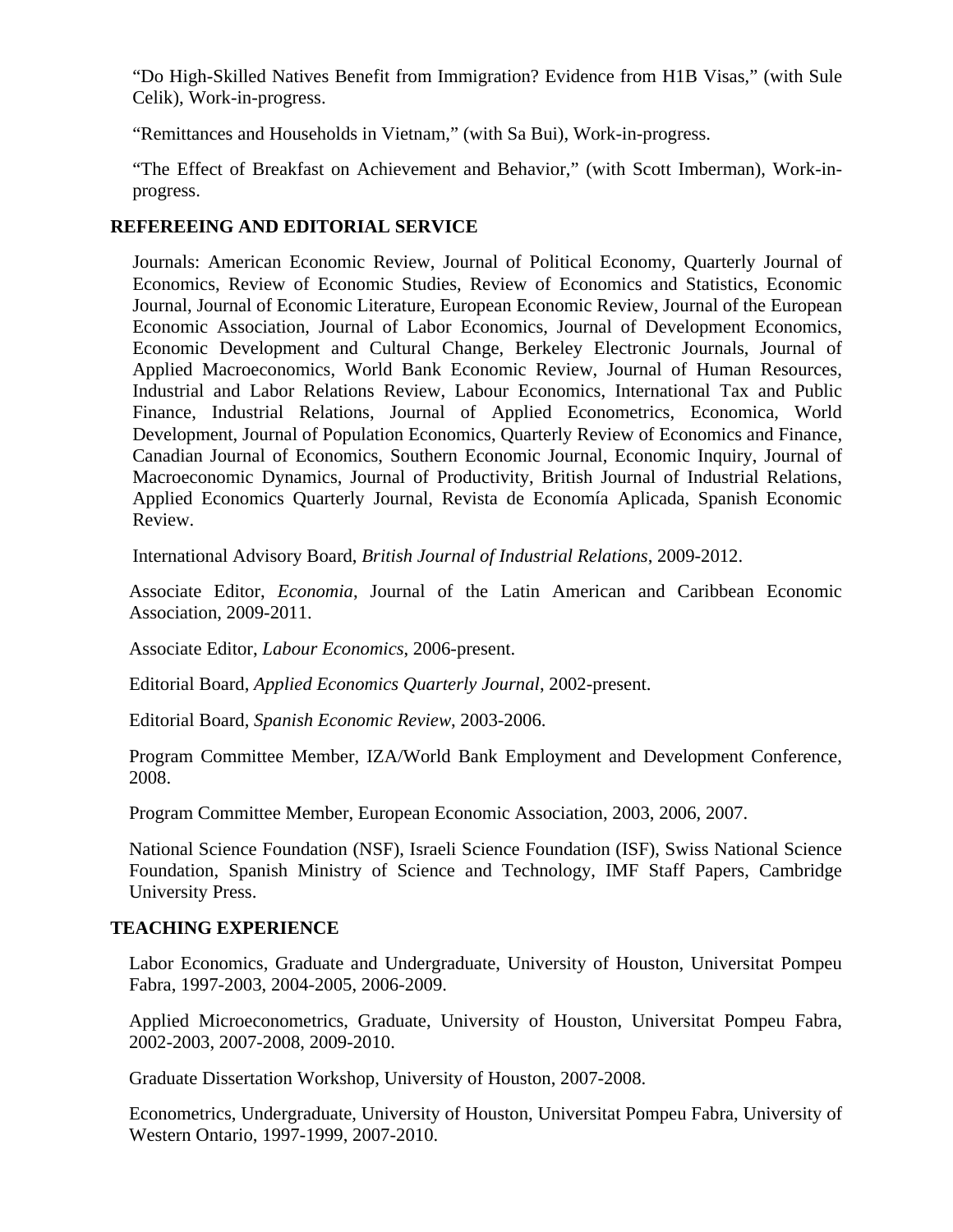Economic Development of Latin America, Undergraduate, University of Houston, 2004-2009.

Latin America: Hemispheric and Global Perspectives, Introductory Undergraduate course for Latin American Studies Program, University of Houston, 2007-2009.

Introduction to Economics, Undergraduate, Universitat Pompeu Fabra and University of Houston, 1997-1998, 2003-2006.

Income Distribution and Labor Markets (with François Bourguignon), Graduate, Universidad de Los Andes, 1998.

#### **ACADEMIC SERVICE**

University of Houston, Elected as Member-at-Large of Executive Committee of Faculty Senate, 2009-2010.

University of Houston, Honorary Degree Committee, 2009-2010.

University of Houston, Student Retention Committee, 2009-2010.

University of Houston, Search Committee for Provost, 2008-2009.

University of Houston, University Tuition and Fees Committee, 2008-2009.

University of Houston, Student Success Action Group, 2008-2009.

University of Houston, Search Committee for Quantitative Methods Position, Psychology Department, 2008-2009.

University of Houston, Task Force on Voluntary System of Accountability (VSA) Program, 2008-2009.

University of Houston, Presentations of UH to Chief Academic Officers in Universities in Latin America, 2008-2009.

University of Houston, Faculty Senate, 2006-2009.

University of Houston, Co-chair of Health Recruiting Committee, 2007-2008.

University of Houston, Member of Applied Micro Recruiting Committee, 2003-2007.

University of Houston, worked with a Group of UH Professors to establish the Latin American Studies Minor and Program, 2004-2006.

Conference Organizer of IZA/Central Bank of Colombia Conference on "Employment and Development in Latin America," May 2009, Colombia (joint with Randy Akee, Juan Baron, Markus Froelich, Melanie Khamus).

Conference Organizer of "Job Reallocation, Productivity Dynamics and Trade Liberalization," July 2005, Colombia (joint with M. Eslava, J. Haltiwanger and M. Kugler).

Conference Organizer of "Market Institutions, Labor Market Dynamics and Productivity Growth," February 2003, CEMFI, Spain (joint with M. Eslava, J. Haltiwanger and M. Kugler).

Elected Executive Committee Member of the European Labour Economics Association, 2003- 2006, and Re-elected for 2006-2009 (maximum term is 6 years).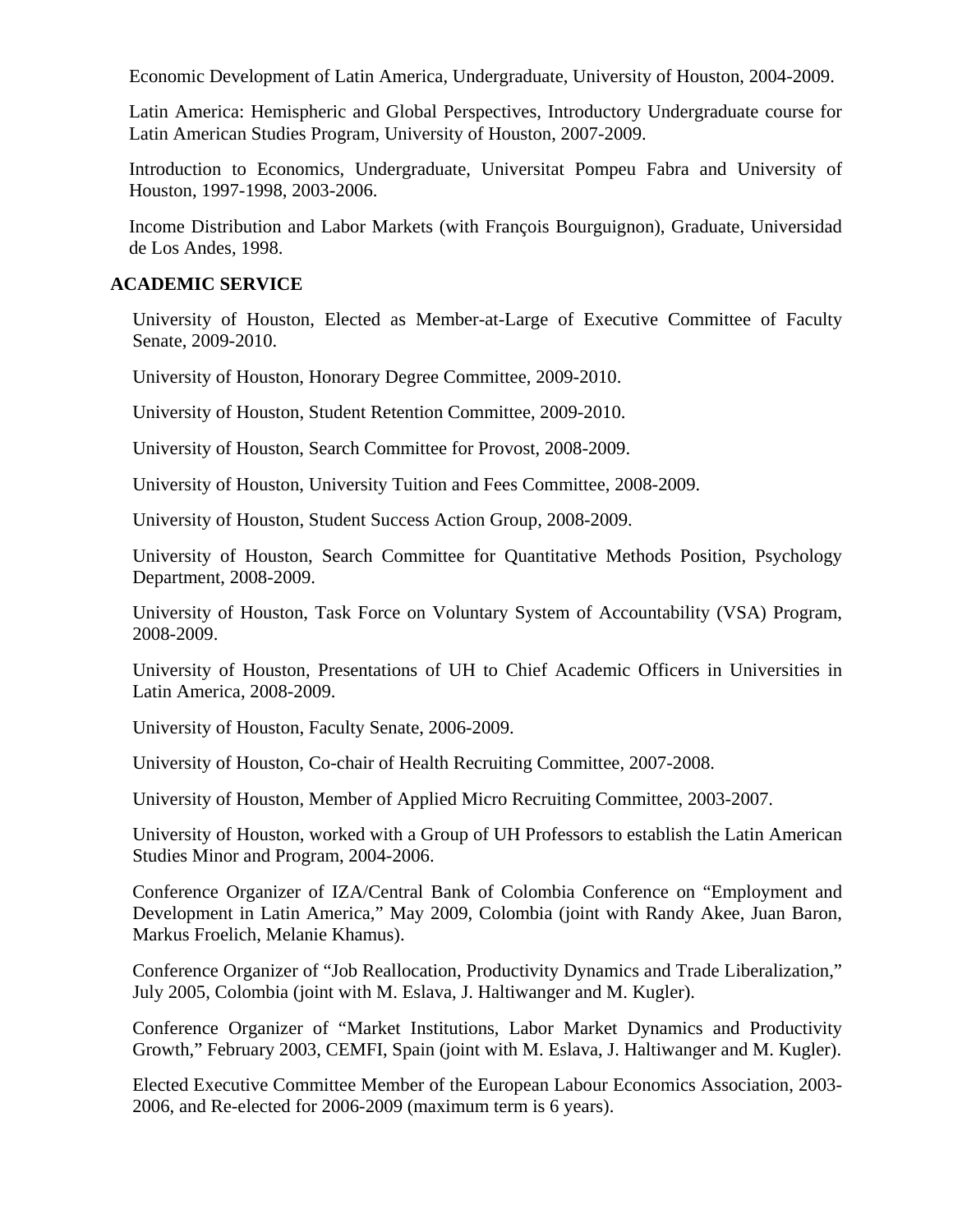Universitat Pompeu Fabra, Coordinator of Labor and Public Finance Seminar Series, 1999- 2001. Launched Labor and Public Finance Seminar Series with G. Saint-Paul, 1999.

Universitat Pompeu Fabra, Organized Short Graduate Course in Applied Econometrics, June 2002.

Universitat Pompeu Fabra, Recruitment Committee, 2001-2003.

Universitat Pompeu Fabra, Economics and Administration Committee, 2001-2003.

Advising at University of Houston: Mevlude Akbulut, Sasha Amialchuk, Sule Celik, Pedro De la Cruz, Santosh Kumar, Jia-Huey Lin, Joel Melendez, Fidel Menjivar, Elizabeth Murray, Matthew Pitkin, and Mutlu Yuksel. Advising at Pompeu Fabra: Rita Almeida, Ciro Avitabile, Patrizia Bussoli, Federico Cingano, Cristina Fernández, Josep Mestres, Nicola Pavoni, Verónica Paz, Ernesto Perez, Giovanni Pica, Climent Quintana, and Uwe Sunde.

# **ACADEMIC VISITS, CONFERENCES, AND SEMINARS**

#### **Academic Visits**

MIT, Cambridge, Massachusetts, March 2001 and March 2004. INSEE-CREST, Paris, January 2001. IZA, Bonn, November 2000. DELTA, Paris, March 2000. Universidad de Los Andes and Fedesarrollo, Bogotá, Colombia, Summer 1998.

#### **Invited Seminars**

Case Western, Weatherhead School of Management University of Chicago, Harris Public Policy School Georgetown University, Public Policy Institute Instituto Tecnológico de México (ITAM), México Dallas Federal Reserve Bank University of Washington University of Maryland Texas A&M, Economics Harvard / MIT, Economics University of California, Irvine UCLA, Public Policy University of Notre Dame Universitat Pompeu Fabra, CREI University of Michigan World Bank University of Texas, Austin. MIT, Sloan School of Business. UCLA, Economics Stanford Graduate Business School University of California at Berkeley University of Houston University of Arizona University of Miami McMaster University York University Queen's University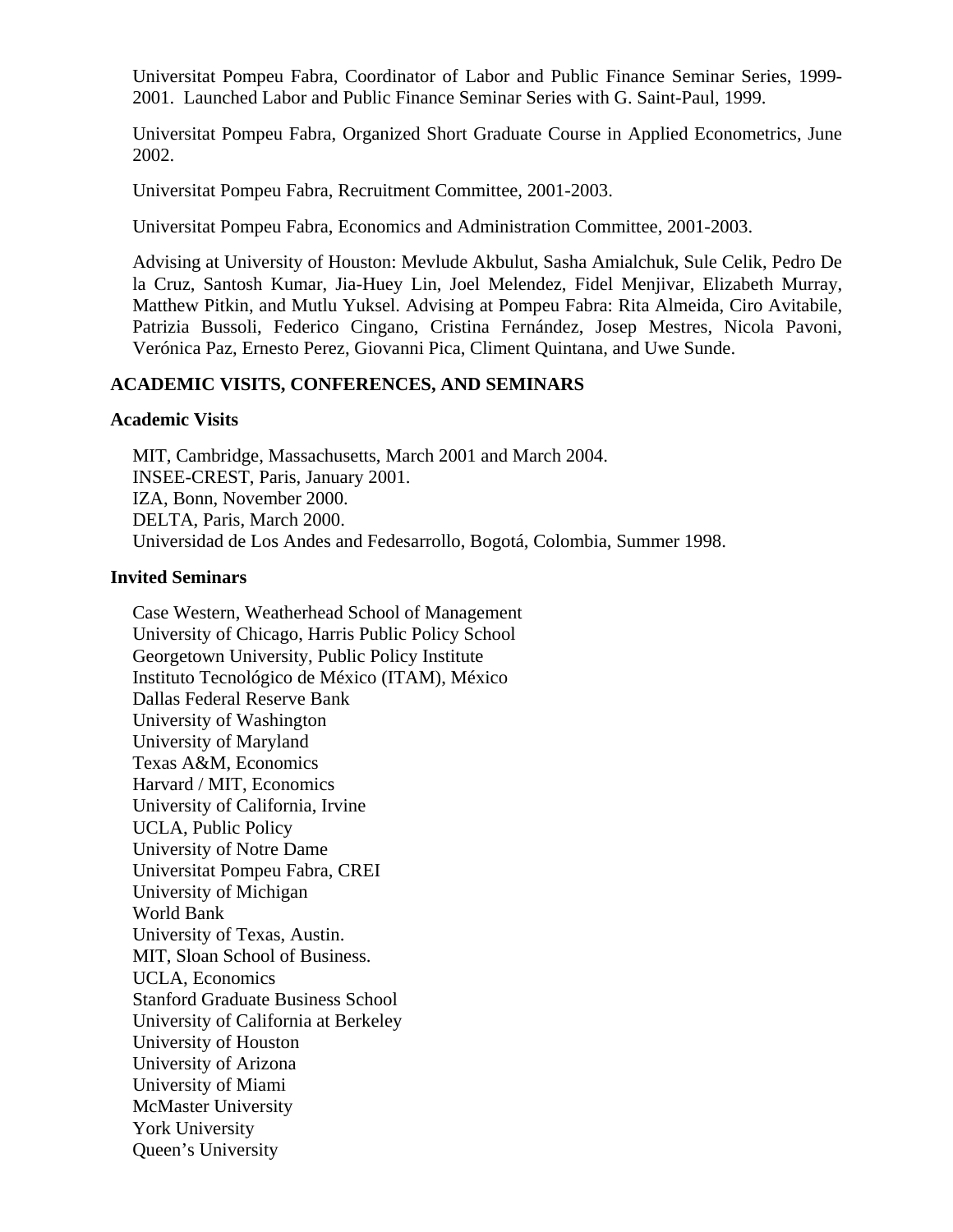Université de Montréal McGill University European University Institute, Florence, Italy University of Maryland at College Park Boston University MIT, Economics Department University College London, London, U.K. CEMFI, Madrid CentER Tilburg University, Tilburg, Netherlands IIES, Stockholm, Sweden University of Southampton, Southampton, U.K. Washington University in Saint Louis Université de Toulouse, Toulouse, France Universitat Autónoma de Barcelona INSEE, Paris Board of Governors of the Federal Reserve, Research Division, Washington D.C. IZA, Bonn DELTA, Paris FEDEA, Madrid Charles University, Economics Institute, Prague, Czech Republic Universidad Carlos III, Madrid Universidad Torcuato DiTella, Buenos Aires, Argentina Universidad del CEMA, Buenos Aires, Argentina University of Zurich, Institute for Empirical Research in Economics, Zurich, Switzerland Federal Reserve Bank of San Francisco Institute of Advanced Studies, Vienna, Austria The Brookings Institution, Washington, D.C. The Urban Institute, Washington, D.C.

# **Selected Conferences**

SOLE/EALE Conference, London, 2010 (Presenter). WB Financial and Private Sector Conference, Washington D.C., March 2010 (Presenter). LACEA Congress, Buenos Aires, Argentina, 2009 (Presenter, invited session). SOLE Conference, Boston, 2009 (Presenter). IZA/World Bank Conference on Evaluation of Labor Market Programs in Developing Countries, Bonn, 2009 (Presenter, Special Panel, Discussant). ASSA Meetings, San Francisco, 2009 (Presenter). World Bank's Human Development Forum, 2008 (Invited Speaker). Colombian Economics Congress, 2008 (Invited Speaker, Special Closing Panel). SOLE Conference, New York, 2008 (Presenter). ASSA Meetings, New Orleans, 2008 (Chair, Presenter, Discussant LERA, Discussant AEA). Consulta de Costa Rica, Copenhagen Consensus Center/IDB, Costa Rica, 2007 (Presenter). LACEA Congress, Bogotá, Colombia, 2007 (Presenter, invited session). Firms in the Global Economy Conference, University of Michigan's Ross School, 2007. IZA/World Bank Conference on Employment and Development, Bonn, 2007 (Presenter). SOLE Conference, Chicago, 2007 (Presenter). Inter-University Program for Latino Research Conference, UT Austin, 2007 (Presenter). AEA Meetings, Chicago, 2007 (Presenter). NBER Summer Institute, Labor Studies Meeting, Cambridge, 2006 (Presenter). EALE Conference, Prague, 2006 (Presenter and moderator). SOLE Conference, Boston, 2006 (Presenter).